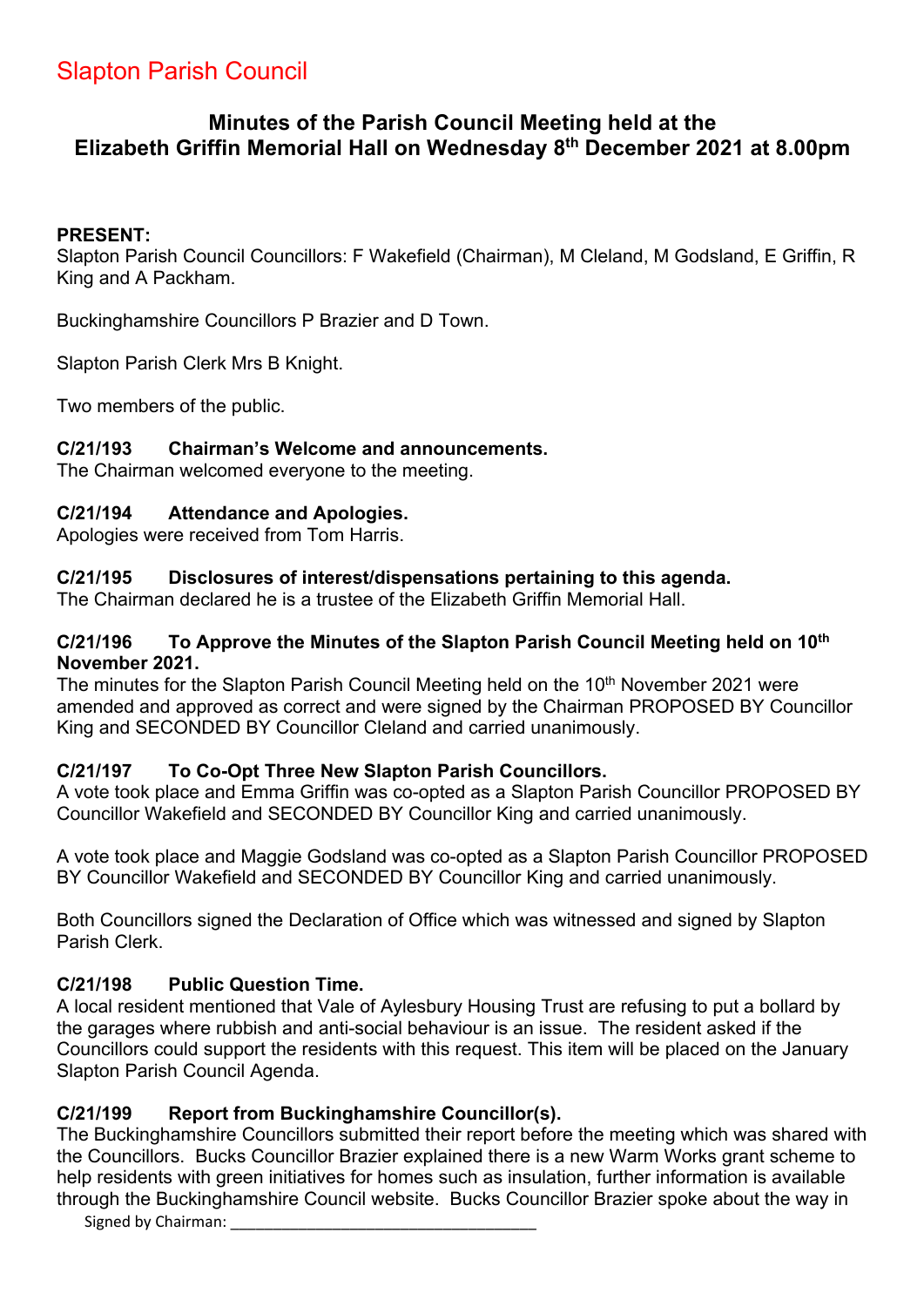which Buckinghamshire Council will communicate with local parish councils and residents on a more local level over planning.

The Chairman expressed concerns over how the planning officers take decisions which often disagree with the Slapton Parish Council recommendations made as a Statutory Consultee. The Chairman will send his comments and thoughts regarding planning to Bucks Councillor Town to consider.

Bucks Councillor Town spoke about the gully clearance which is continuing and Slapton gullies have been cleared.

## **C/21/200 Planning Application(s):**

None.

# **C/21/201 Footpaths, Bridleways and Roads.**

Horton speed limit change application is proceeding through the Community Boards.

S Bend hedge clearance – Buckinghamshire Council legal team are expected to take action and contact the landowner.

Village signs – a discussion took place about new signs for Horton, Slapton and Grove at a cost of £5,000 each. The Council was minded to proceed subject to agreement upon siting.

LED Streetlight survey – it was agreed to ask Sparkx to undertake the streetlight survey at a cost of £750 plus VAT.

Anglian Water have attended to the pumping station in Mill Road, this should help prevent the flooding in Mill Road. Slapton Parish Council with local residents will monitor this.

Councillor Cleland gave an update about Speedwatch and confirmed that the 52 police forces in the UK all participate in the new scheme. He stated that three offences recorded across the UK could lead to police enforcement. Speedwatch data is sent to Thames Valley Police and notices of prosecution can be issued. Bad behaviour from motorists is now recorded and sent to the police. All sites need to be re-registered, there are two sites in Slapton which need to be used at least once every three months. Councillor Cleland encouraged residents to volunteer as Speedwatch volunteers.

# **C/21/202 Slapton Recreation Ground.**

The playground improvement project is proceeding through the Community Boards. Play Around the Parishes is booked for the 4<sup>th</sup> August 2022.

### **C/21/203 Allotments.**

The Chairman explained currently there is no land for allotments in Slapton.

Councillor Cleland stated there are two sites in Horton which were gifted to Horton village when Horton was in Ivinghoe Parish. One location is behind the kennels, but has been used for horse training with a cinder surface and has a disused five bar gate for access which could be reinstated. The second site is located near the railway in Horton. Both sites would require work to reinstate them. The matter will be addressed at a future meeting.

### **C/21/204 Elizabeth Griffin Memorial Hall/Slapton Village Hall.**

The Village Hall Committee would like the Village Hall to be known as the Elizabeth Griffin Memorial Hall.

### **C/21/205 Queen's Platinum Jubilee.**

Councillor Packham and Councillor King have identified a location for the brazier on the recreation ground. It was agreed to accept the quotation from local company Hammer and Tong to manufacture the brazier at a cost of £1610 plus VAT @20% £322 payable as two instalments.

Signed by Chairman: